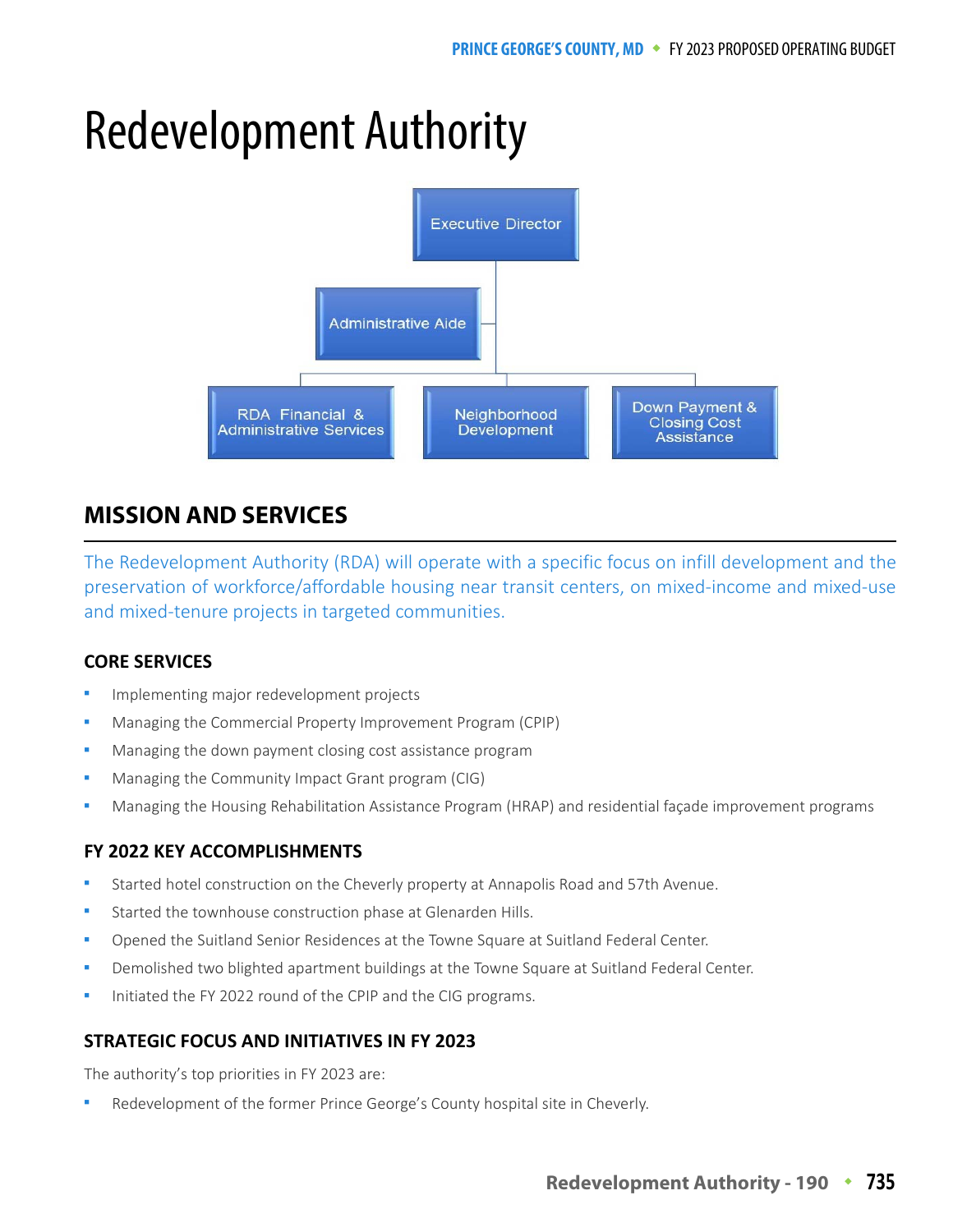- Develop the connected community in Forestville at Forestville Road and Suitland Parkway in partnership with Pepco.
- Build the hotel and first multi-family building with retail at the Towne Square at Suitland Federal Center project.
- Redevelopment of the Blue Line Corridor from Capitol Heights Metro station to the Addison Road Metro station including projects at 210 Maryland Park Drive and Old Central Avenue.
- **Redevelopment at the Beacon Heights Purple Line station.**
- Implement various County-wide neighborhood revitalization projects.

## **FY 2023 BUDGET SUMMARY**

The FY 2023 proposed budget for the Redevelopment Authority is \$661,300, a decrease of \$12,200 or -1.8% under the FY 2022 approved budget. The organization's grant from the County totals \$300,000, a decrease of \$12,200 or -1.8% under the FY 2022 approved budget.

#### **Reconciliation from Prior Year**

|                                                                                                                                                 | <b>Expenditures</b> |
|-------------------------------------------------------------------------------------------------------------------------------------------------|---------------------|
| <b>FY 2022 Approved Budget</b>                                                                                                                  | \$673,500           |
| <b>Increase Cost: Operating</b> — Increase in internal service charge from the Office of Finance                                                | 20,000              |
| <b>Increase Cost: Operating</b> — Increase in telephone, copier leasing, and advertising                                                        | 10,200              |
| <b>Decrease Cost: Operating</b> — Decrease in board member stipends, general office supplies, and temporary staffing while<br>working from home | \$(42, 400)         |
| <b>FY 2023 Proposed Budget</b>                                                                                                                  | \$661,300           |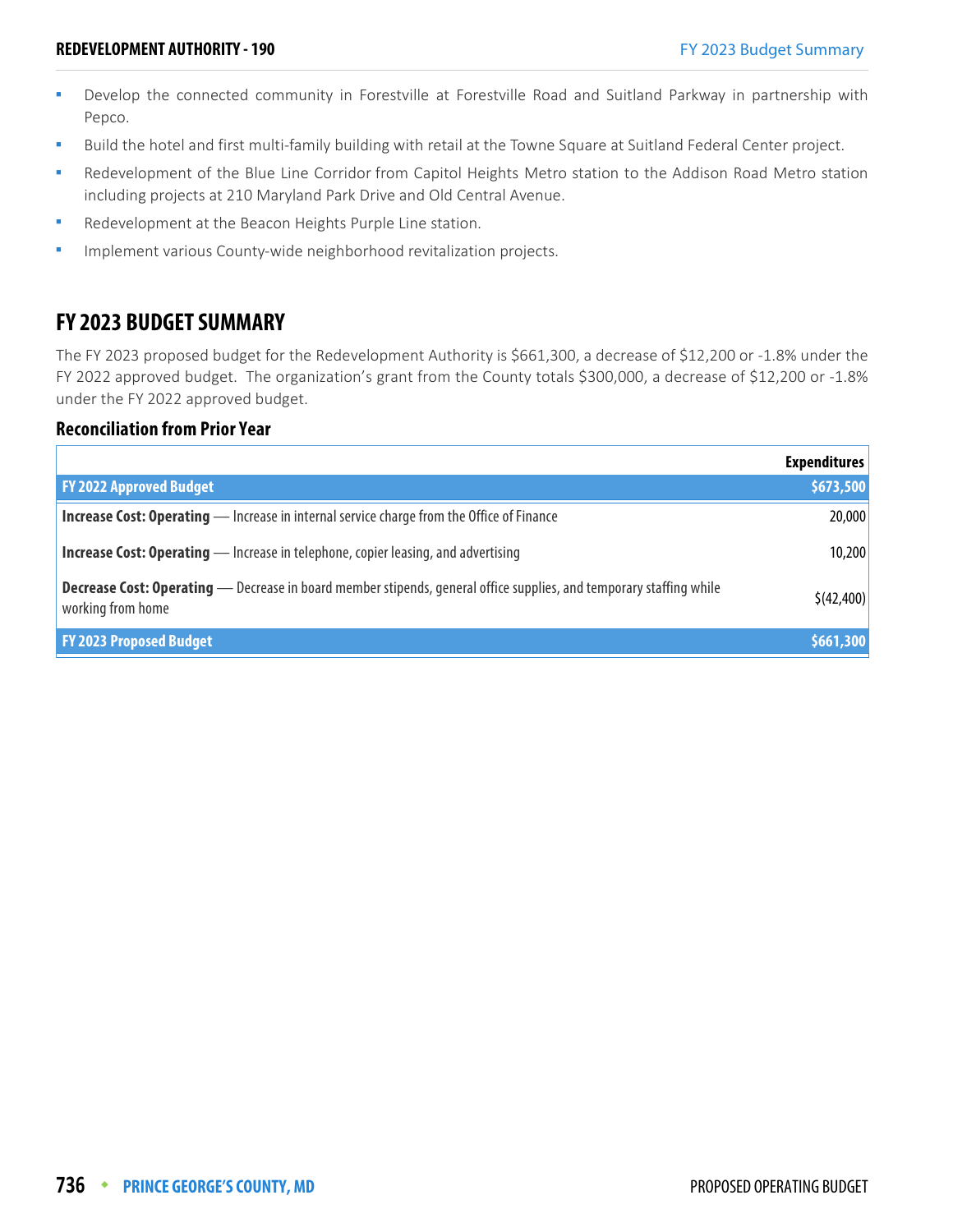## **FY 2023 OPERATING BUDGET**

## **Revenues by Category**

|                                      | <b>FY 2021</b> | <b>FY 2022</b> | <b>FY 2022</b>  | FY 2023         | <b>Change FY22-FY23</b> |             |  |
|--------------------------------------|----------------|----------------|-----------------|-----------------|-------------------------|-------------|--|
| <b>Category</b>                      | <b>Actual</b>  | <b>Budget</b>  | <b>Estimate</b> | <b>Proposed</b> | Amount $(5)$            | Percent (%) |  |
| <b>County Grant</b>                  | \$333,500      | \$312,200      | \$312,200       | \$300,000       | \$(12,200)              | $-3.9%$     |  |
| <b>CDBG/HITF Grant Staff Support</b> |                | 361,300        | 361,300         | 361,300         |                         | $0.0\%$     |  |
| Miscellaneous Revenue                | 297,539        |                |                 |                 |                         |             |  |
| Interest Income                      | 1,872          |                |                 |                 |                         |             |  |
| Intergovernmental grants             | 2,183,672      |                |                 |                 |                         |             |  |
| <b>Total</b>                         | \$2,816,583    | \$673,500      | \$673,500       | \$661,300       | \$(12,200)              | $-1.8%$     |  |

## **Expenditures by Category**

|                                        | FY 2021       | FY 2022       | FY 2022         | FY 2023         | <b>Change FY22-FY23</b> |             |
|----------------------------------------|---------------|---------------|-----------------|-----------------|-------------------------|-------------|
| <b>Category</b>                        | <b>Actual</b> | <b>Budget</b> | <b>Estimate</b> | <b>Proposed</b> | Amount $(5)$            | Percent (%) |
| <b>Board Member Expenses</b>           |               | \$4,000       | \$2,200         | \$4,000         | $\zeta$ —               | $0.0\%$     |
| <b>Board Member Stipend</b>            | 21,700        | 25,000        | 23,100          | 23,000          | (2,000)                 | $-8.0\%$    |
| Telephone                              | 3,180         |               | 3,000           | 3,000           |                         |             |
| Printing                               | 240           |               | 200             | 2,000           |                         |             |
| <b>Courier Service</b>                 | 600           |               | 100             | 3,000           |                         |             |
| Advertising                            | 1,208         |               | 1,500           | 1,000           |                         |             |
| <b>Consultants &amp; Studies</b>       | 18,200        | 3,000         | 25,000          | 3,000           |                         | $0.0\%$     |
| Catering                               | 698           |               | 1,000           | 1,000           |                         |             |
| <b>Equipment Leasing</b>               | 944           | 7,000         | 7,000           | 7,000           |                         | $0.0\%$     |
| <b>Other Operating Supplies</b>        | 3,165         |               | 15,000          | 3,100           |                         |             |
| <b>General Office Supplies</b>         |               | 38,200        | 10,000          | 10,000          | (28, 200)               | $-73.8%$    |
| <b>Miscellaneous Services</b>          | 350           |               |                 | 1,500           |                         |             |
| <b>Awards &amp; Presentations</b>      |               |               | 200             | 100             |                         |             |
| <b>Professional Legal Services</b>     | 17,441        | 90,000        | 22,000          | 90,000          |                         | $0.0\%$     |
| Commercial Insurance                   | 3,665         | 25,000        | 8,000           | 25,000          |                         | $0.0\%$     |
| <b>Temporary Clerical/Admin</b>        | 927           | 40,000        | 10,000          | 27,800          | (12,200)                | $-30.5%$    |
| Office of Finance Fee                  | 61,840        | 60,000        | 60,000          | 80,000          | 20,000                  | 33.3%       |
| <b>Professional Auditing Fees</b>      | 13,620        | 20,000        | 13,000          | 20,000          |                         | $0.0\%$     |
| <b>CDBG/HITF Grant Staff Support</b>   |               | 361,300       | 361,300         | 361,300         |                         | $0.0\%$     |
| <b>HRAP HIP Project Delivery Costs</b> | 150,191       |               |                 |                 |                         |             |
| <b>Grants to Individuals</b>           | 834,549       |               |                 |                 |                         |             |
| <b>Debt Service</b>                    | 69,883        |               |                 |                 |                         |             |
| <b>Total</b>                           | \$1,202,401   | \$673,500     | \$562,600       | \$665,800       | \$(7,700)               | $-1.1%$     |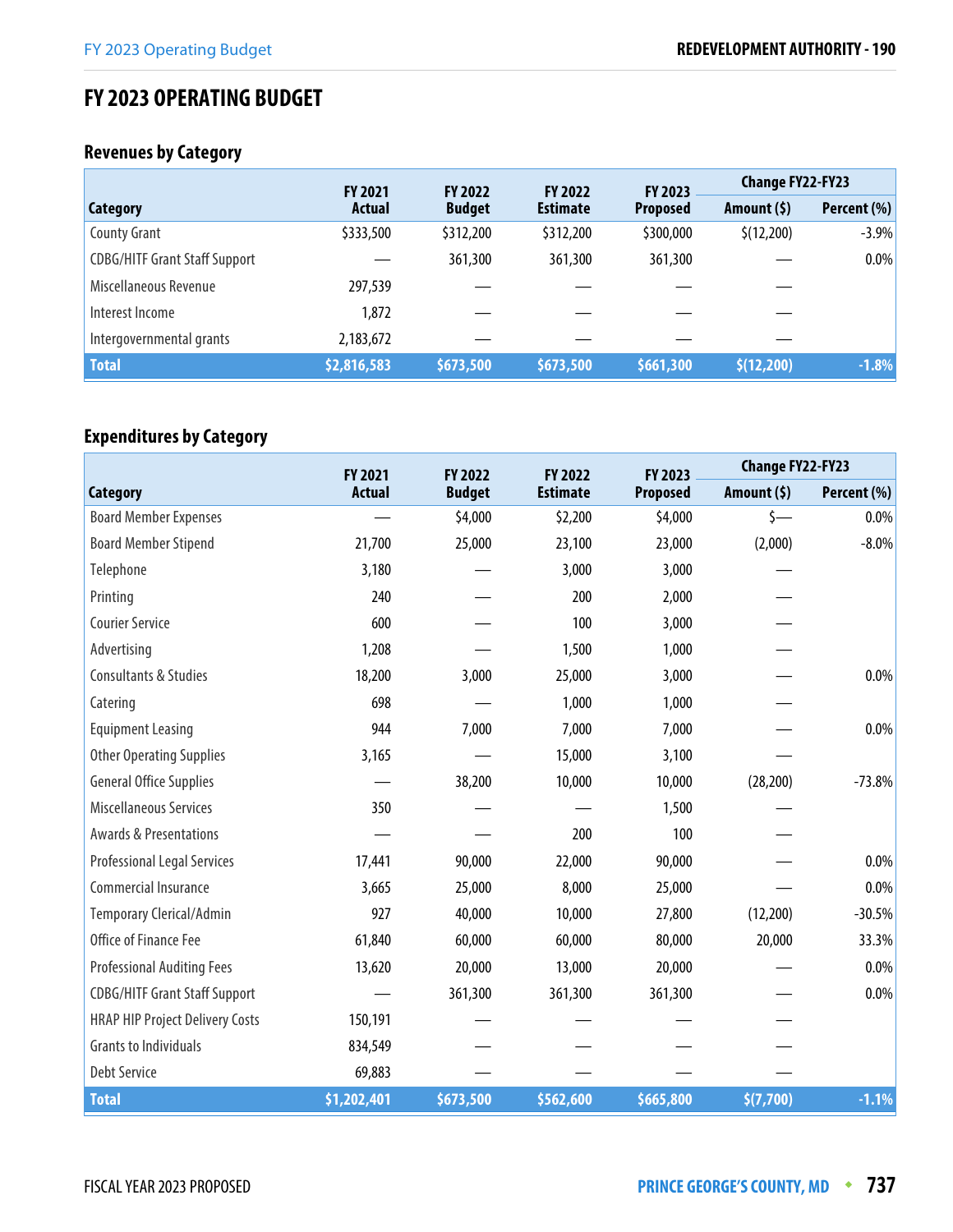## **SERVICE DELIVERY PLAN AND PERFORMANCE**

**Goal 1** — Develop mixed-use and mixed-income infill developments to improve the County's tax base.

| <b>FY 2027</b><br><b>Target</b> | <b>FY 2020</b><br>Actual | <b>FY 2021</b><br>Actual | <b>FY 2022</b><br><b>Estimated</b> | <b>FY 2023</b><br><b>Projected</b> | Trend |  |  |  |
|---------------------------------|--------------------------|--------------------------|------------------------------------|------------------------------------|-------|--|--|--|
| 200                             | 199                      | 194                      | 100                                | 100                                | ↔     |  |  |  |

**Objective 1.1** – Increase the number of housing units developed.

#### **Trend and Analysis**

In FY 2023, the RDA and its development partners anticipate the start of construction of the Phases three and four for the Glenarden Apartments, 210 Maryland Park Drive, and the Hotel project in Cheverly. Construction at the Towne Square at the Suitland Federal Center will continue. Most of these projects will be completed in multiple phases over several years. Therefore, the performance measure was switched to "completed units and commercial space" and away from completed projects to better reflect the impact of the projects on a year to year basis.

## **Performance Measures**

| <b>Measure Name</b>                                                             | FY 2019<br>Actual | <b>FY 2020</b><br>Actual | FY 2021<br>Actual | FY 2022<br><b>Estimated</b> | FY 2023<br>Projected |
|---------------------------------------------------------------------------------|-------------------|--------------------------|-------------------|-----------------------------|----------------------|
| <b>Resources (Input)</b>                                                        |                   |                          |                   |                             |                      |
| Redevelopment staff                                                             | 11                | 14                       | 14                | 14                          | 14                   |
| Redevelopment project managers                                                  | 4                 | 4                        | 5                 | 6                           | 6                    |
| <b>Total State funds received</b>                                               | \$244,950.        | \$200,000                | \$1,000,000       | \$500,000                   | \$340,00             |
| <b>Total local funds received (County PAYGO)</b>                                | \$6,451,134       | \$4,050,000              | \$937,300         | \$2,500,000                 | \$2,500,000          |
| Properties held in inventory                                                    | 8                 | 9                        | 10                | 10                          | 9                    |
| <b>Workload, Demand and Production (Output)</b>                                 |                   |                          |                   |                             |                      |
| RDA buildings demolished                                                        | 3                 | $\bf{0}$                 | 0                 | $\overline{2}$              | $\overline{2}$       |
| Cost of property maintenance                                                    | \$135,065         | \$100,000                | \$35,311          | \$45,250                    | \$45,250             |
| Community Impact Grant (CIG) Program grant<br>funding issued                    | \$696,500.0       | \$450,000.0              | \$0               | \$200,000                   | \$150,000            |
| Commercial Revitalization Program grant funding<br>issued                       | \$1,918,000       | \$900,000                | \$1,000,000       | \$1,000,000                 | \$1,000,000          |
| Net zero energy homes developed in the County                                   | 1                 | 0                        | 0                 | 9                           | 25                   |
| <b>Quality</b>                                                                  |                   |                          |                   |                             |                      |
| Years to complete a multi-family or commer                                      | 6                 | 6                        | 6                 | 6                           | 6                    |
| <b>Impact (Outcome)</b>                                                         |                   |                          |                   |                             |                      |
| County property taxes collected from RDA infill<br>redevelopment projects       | \$112,552         | \$115,924                | \$761,250         | \$1,111,474                 | \$1,111,474          |
| Local jobs created/retained as a result of RDA infill<br>redevelopment projects | 175               | 90                       | 90                | 90                          | 90                   |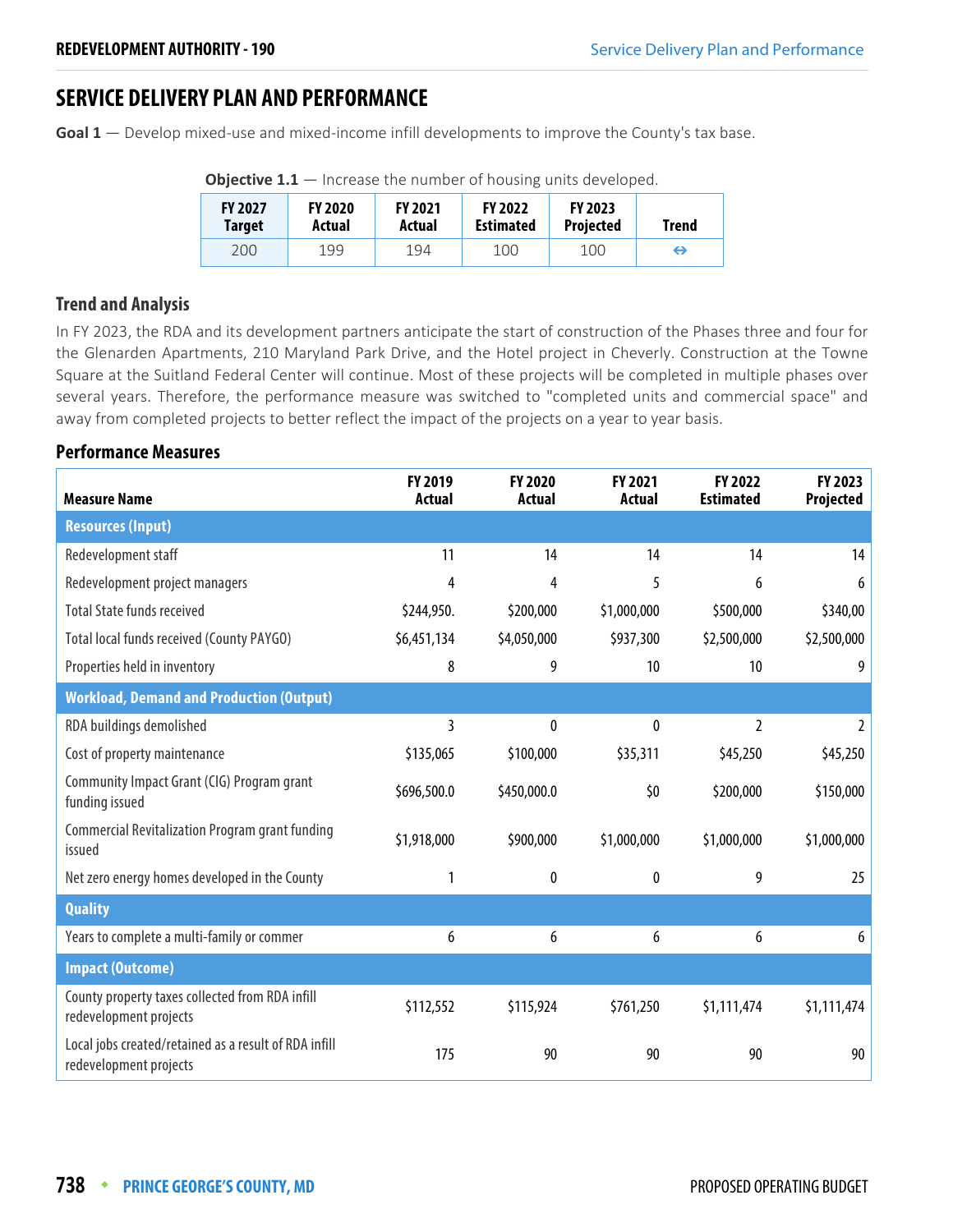#### **Performance Measures** (continued)

| Measure Name                                                                                                  | <b>FY 2019</b><br>Actual | <b>FY 2020</b><br>Actual | <b>FY 2021</b><br>Actual | <b>FY 2022</b><br><b>Estimated</b> | FY 2023<br><b>Projected</b> |
|---------------------------------------------------------------------------------------------------------------|--------------------------|--------------------------|--------------------------|------------------------------------|-----------------------------|
| Housing units developed                                                                                       | 199                      | 199                      | 194                      | 100                                | 100                         |
| Square footage of commercial and retail space<br>developed                                                    | 6,000                    | 6,000                    |                          | 7.000                              | 5,000                       |
| CIG and Commercial Revitalization Grant<br>expenditures that are with County based or Minority<br>owned firms | 55%                      | 99%                      | 100%                     | 100%                               | 100%                        |

Goal 2 – Promote community revitalization and quality of life through various projects designed to promote homeownership, sustainable development and small scale community run projects.

> **Objective 2.1** – Increase down payment and closing cost assistance for first time homeowners.

| <b>FY 2027</b><br>Target | <b>FY 2020</b><br>Actual | <b>FY 2021</b><br>Actual | <b>FY 2022</b><br><b>Estimated</b> | <b>FY 2023</b><br><b>Projected</b> | <b>Trend</b> |
|--------------------------|--------------------------|--------------------------|------------------------------------|------------------------------------|--------------|
| 40                       |                          | 35                       | 35                                 | 35                                 |              |

## **Trend and Analysis**

In FY 2023, the RDA will continue the down payment and closing cost assistance loans to first time home buyers in the County pending additional funding. Possible funding sources include the Housing Investment Trust Fund (HITF), Home Investment Partnership (HOME) and Community Development Block Grant (CDBG).

#### **Performance Measures**

| <b>Measure Name</b>                                                                       | <b>FY 2019</b><br>Actual | <b>FY 2020</b><br>Actual | <b>FY 2021</b><br>Actual | <b>FY 2022</b><br><b>Estimated</b> | <b>FY 2023</b><br><b>Projected</b> |
|-------------------------------------------------------------------------------------------|--------------------------|--------------------------|--------------------------|------------------------------------|------------------------------------|
| <b>Resources (Input)</b>                                                                  |                          |                          |                          |                                    |                                    |
| Homeowner Assistance Staff                                                                |                          |                          |                          |                                    |                                    |
| <b>Impact (Outcome)</b>                                                                   |                          |                          |                          |                                    |                                    |
| First time home buyer assistance loans closed                                             | 224                      | 8                        | 35                       | 35                                 | 35                                 |
| Deed and recordation taxes generated by down<br>payment and closing cost assistance loans | \$1,836,926              | \$41,490                 | \$105,000                | \$105,000                          | \$105,000                          |